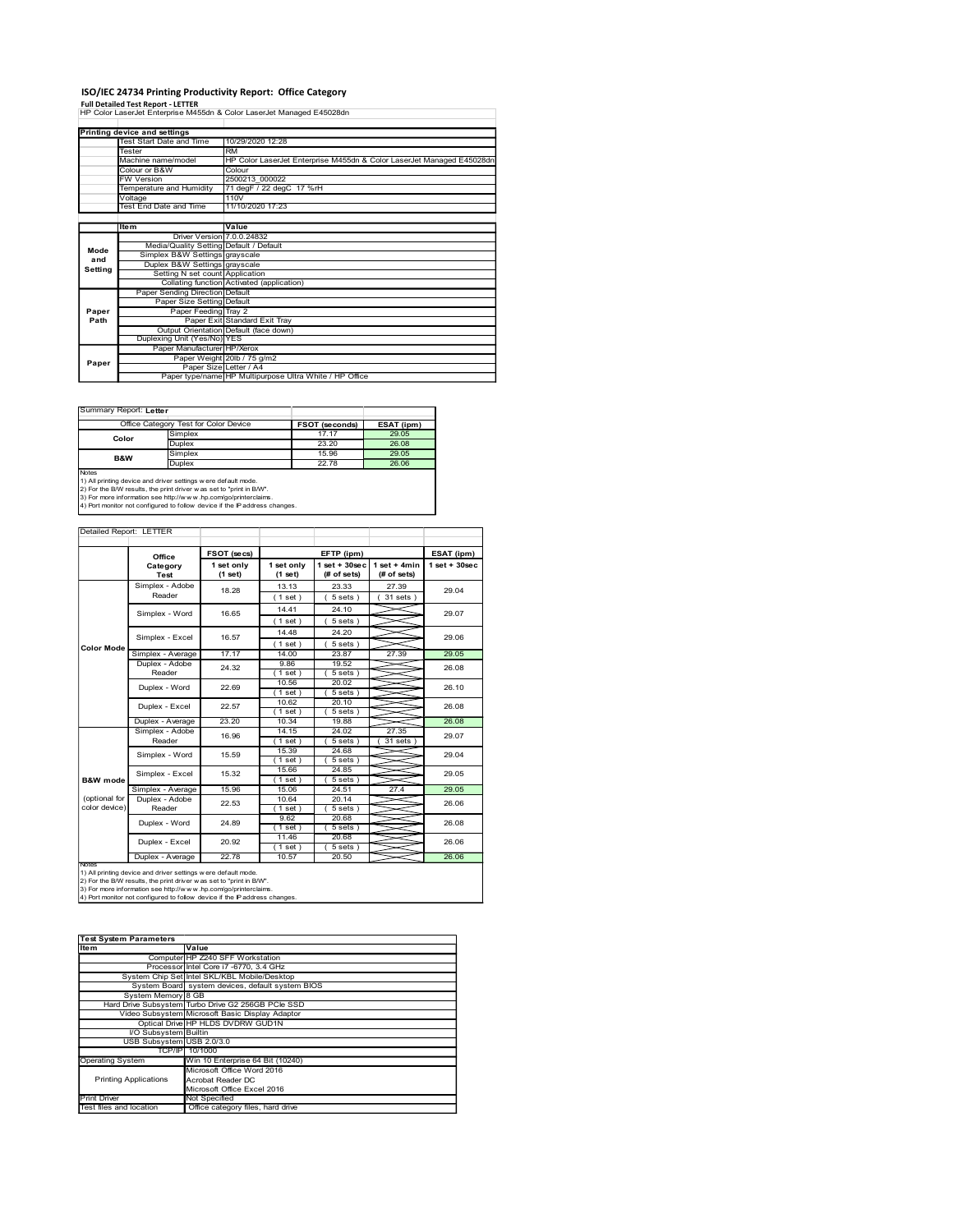### ISO/IEC 24734 Printing Productivity Report: Office Category

|                     | ISO/IEC 24734 Printing Productivity Report: Office Category<br>Full Detailed Test Report - A4<br>HP Color LaserJet Enterprise M455dn & Color LaserJet Managed E45028dn                                                                                                                 |                                                                                                                |                                                                                           |                                 |                                |                    |  |  |  |  |  |  |  |
|---------------------|----------------------------------------------------------------------------------------------------------------------------------------------------------------------------------------------------------------------------------------------------------------------------------------|----------------------------------------------------------------------------------------------------------------|-------------------------------------------------------------------------------------------|---------------------------------|--------------------------------|--------------------|--|--|--|--|--|--|--|
|                     | <b>Printing device and settings</b>                                                                                                                                                                                                                                                    |                                                                                                                |                                                                                           |                                 |                                |                    |  |  |  |  |  |  |  |
|                     | Test Start Date and Time<br>Tester                                                                                                                                                                                                                                                     | RM                                                                                                             | 10/29/2020 12:28<br>HP Color LaserJet Enterprise M455dn & Color LaserJet Managed E45028dn |                                 |                                |                    |  |  |  |  |  |  |  |
|                     | Machine name/model<br>Colour or B&W<br>W Version                                                                                                                                                                                                                                       | Colour<br>2500213_000022                                                                                       |                                                                                           |                                 |                                |                    |  |  |  |  |  |  |  |
|                     | Temperature and Humidity<br>/oltage                                                                                                                                                                                                                                                    | 110V                                                                                                           | 71 degF / 22 degC 17 %rH                                                                  |                                 |                                |                    |  |  |  |  |  |  |  |
|                     | Test End Date and Time                                                                                                                                                                                                                                                                 | 11/10/2020 17:23                                                                                               |                                                                                           |                                 |                                |                    |  |  |  |  |  |  |  |
|                     | ltem                                                                                                                                                                                                                                                                                   | Value<br>Driver Version 7.0.0.24832                                                                            |                                                                                           |                                 |                                |                    |  |  |  |  |  |  |  |
| Mode<br>and         |                                                                                                                                                                                                                                                                                        | Media/Quality Setting Default / Default<br>Simplex B&W Settings grayscale                                      |                                                                                           |                                 |                                |                    |  |  |  |  |  |  |  |
| Setting             |                                                                                                                                                                                                                                                                                        | Duplex B&W Settings grayscale<br>Setting N set count Application<br>Collating function Activated (application) |                                                                                           |                                 |                                |                    |  |  |  |  |  |  |  |
|                     | Paper Sending Direction Default                                                                                                                                                                                                                                                        | Paper Size Setting Default                                                                                     |                                                                                           |                                 |                                |                    |  |  |  |  |  |  |  |
| Paper<br>Path       |                                                                                                                                                                                                                                                                                        | Paper Feeding Tray 2<br>Paper Exit Standard Exit Tray                                                          |                                                                                           |                                 |                                |                    |  |  |  |  |  |  |  |
|                     | Duplexing Unit (Yes/No) YES                                                                                                                                                                                                                                                            | Output Orientation Default (face down)                                                                         |                                                                                           |                                 |                                |                    |  |  |  |  |  |  |  |
| Paper               |                                                                                                                                                                                                                                                                                        | Paper Manufacturer HP/Xerox<br>Paper Weight 20lb / 75 g/m2<br>Paper Size Letter / A4                           |                                                                                           |                                 |                                |                    |  |  |  |  |  |  |  |
|                     |                                                                                                                                                                                                                                                                                        | Paper type/name HP Multipurpose Ultra White / HP Office                                                        |                                                                                           |                                 |                                |                    |  |  |  |  |  |  |  |
| Summary Report: A4  |                                                                                                                                                                                                                                                                                        |                                                                                                                |                                                                                           |                                 |                                |                    |  |  |  |  |  |  |  |
|                     | Office Category Test for Color Device                                                                                                                                                                                                                                                  |                                                                                                                |                                                                                           | FSOT (seconds)                  | <b>ESAT (ipm)</b>              |                    |  |  |  |  |  |  |  |
|                     | Simplex<br>Colour<br>Duplex<br>Simplex                                                                                                                                                                                                                                                 |                                                                                                                |                                                                                           | 17.90<br>24.01<br>16.46         | 27.19<br>24.80<br>27.18        |                    |  |  |  |  |  |  |  |
| Notes               | B&W<br>Duplex                                                                                                                                                                                                                                                                          |                                                                                                                |                                                                                           | 22.19                           | 24.79                          |                    |  |  |  |  |  |  |  |
|                     | 1) All printing device and driver settings w ere default mode.<br>2) For the B/W results, the print driver was set to "print in B/W".<br>3) For more information see http://www.hp.com/go/printerclaims.<br>4) Port monitor not configured to follow device if the IP address changes. |                                                                                                                |                                                                                           |                                 |                                |                    |  |  |  |  |  |  |  |
|                     |                                                                                                                                                                                                                                                                                        |                                                                                                                |                                                                                           |                                 |                                |                    |  |  |  |  |  |  |  |
|                     |                                                                                                                                                                                                                                                                                        |                                                                                                                |                                                                                           | EFTP (ipm)                      |                                | ESAT (ipm)         |  |  |  |  |  |  |  |
| Detailed Report: A4 |                                                                                                                                                                                                                                                                                        | FSOT (secs)<br>Office<br>1 set only<br>1 set only                                                              |                                                                                           | $1 set + 30 sec$<br>(# of sets) | $1 set + 4 min$<br>(# of sets) | $1$ set + $30$ sec |  |  |  |  |  |  |  |
|                     | Category                                                                                                                                                                                                                                                                               |                                                                                                                |                                                                                           |                                 |                                |                    |  |  |  |  |  |  |  |
|                     | Test<br>Simplex - Adobe                                                                                                                                                                                                                                                                | (1 set)<br>18.91                                                                                               | (1 set)<br>12.69                                                                          | 22.11                           | 25.65                          | 27.20              |  |  |  |  |  |  |  |
|                     | Reader<br>Simplex - Word                                                                                                                                                                                                                                                               | 17.55                                                                                                          | (1 set)<br>13.67                                                                          | (5 sets)<br>22.78               | (29 sets)                      | 27.19              |  |  |  |  |  |  |  |
|                     |                                                                                                                                                                                                                                                                                        |                                                                                                                | (1 set)<br>13.93                                                                          | 5 sets)<br>22.83                |                                |                    |  |  |  |  |  |  |  |
| Colour<br>Mode      | Simplex - Excel<br>Simplex - Average                                                                                                                                                                                                                                                   | 17.22<br>17.90                                                                                                 | (1 set)<br>13.43                                                                          | (5 sets)<br>22.57               | 25.65                          | 27.19<br>27.19     |  |  |  |  |  |  |  |
|                     | Duplex - Adobe<br>Reader                                                                                                                                                                                                                                                               | 25.03                                                                                                          | 9.58<br>(1 set)                                                                           | 18.72<br>5 sets)                |                                | 24.80              |  |  |  |  |  |  |  |
|                     | Duplex - Word<br>Dunlex - Excel                                                                                                                                                                                                                                                        | 23.60<br>23.39                                                                                                 | 10.16<br>(1 set)<br>10.26                                                                 | 19.18<br>(5 sets)<br>19.26      |                                | 24.80<br>24.80     |  |  |  |  |  |  |  |

|                | Office Category Test for Color Device | <b>FSOT (seconds)</b> | ESAT (ipm) |
|----------------|---------------------------------------|-----------------------|------------|
| Colour         | Simplex                               | 17.90                 | 27.19      |
|                | <b>Duplex</b>                         | 24.01                 | 24.80      |
| <b>B&amp;W</b> | Simplex                               | 16.46                 | 27.18      |
|                | <b>Duplex</b>                         | 22.19                 | 24.79      |

|                         | 11/10/2020 17:23<br>Test End Date and Time                                                                                                                                                                           |                                                                               |                   |                       |                                |                  |  |  |
|-------------------------|----------------------------------------------------------------------------------------------------------------------------------------------------------------------------------------------------------------------|-------------------------------------------------------------------------------|-------------------|-----------------------|--------------------------------|------------------|--|--|
|                         | ltem<br>Value                                                                                                                                                                                                        |                                                                               |                   |                       |                                |                  |  |  |
|                         |                                                                                                                                                                                                                      | 7.0.0.24832<br>Driver Version                                                 |                   |                       |                                |                  |  |  |
| Mode                    | Media/Quality Setting                                                                                                                                                                                                | Simplex B&W Settings grayscale                                                | Default / Default |                       |                                |                  |  |  |
| and<br>Setting          |                                                                                                                                                                                                                      | Duplex B&W Settings grayscale                                                 |                   |                       |                                |                  |  |  |
|                         |                                                                                                                                                                                                                      | Setting N set count Application<br>Collating function Activated (application) |                   |                       |                                |                  |  |  |
|                         |                                                                                                                                                                                                                      | Paper Sending Direction Default                                               |                   |                       |                                |                  |  |  |
|                         | Paper Size Setting                                                                                                                                                                                                   | Default                                                                       |                   |                       |                                |                  |  |  |
| Paper<br>Path           |                                                                                                                                                                                                                      | Paper Feeding Tray 2<br>Paper Exit Standard Exit Tray                         |                   |                       |                                |                  |  |  |
|                         |                                                                                                                                                                                                                      | Output Orientation Default (face down)                                        |                   |                       |                                |                  |  |  |
|                         | Duplexing Unit (Yes/No) YES                                                                                                                                                                                          |                                                                               |                   |                       |                                |                  |  |  |
|                         |                                                                                                                                                                                                                      | Paper Manufacturer HP/Xerox<br>Paper Weight 20lb / 75 g/m2                    |                   |                       |                                |                  |  |  |
| Paper                   |                                                                                                                                                                                                                      | Paper Size Letter / A4                                                        |                   |                       |                                |                  |  |  |
|                         | Paper type/name HP Multipurpose Ultra White / HP Office                                                                                                                                                              |                                                                               |                   |                       |                                |                  |  |  |
|                         |                                                                                                                                                                                                                      |                                                                               |                   |                       |                                |                  |  |  |
|                         |                                                                                                                                                                                                                      |                                                                               |                   |                       |                                |                  |  |  |
|                         | Summary Report: A4                                                                                                                                                                                                   |                                                                               |                   |                       |                                |                  |  |  |
|                         | Office Category Test for Color Device                                                                                                                                                                                |                                                                               |                   | <b>FSOT (seconds)</b> | ESAT (ipm)                     |                  |  |  |
| Colour                  | Simplex<br>Duplex                                                                                                                                                                                                    |                                                                               |                   | 17.90<br>24.01        | 27.19<br>24.80                 |                  |  |  |
|                         | Simplex                                                                                                                                                                                                              |                                                                               |                   | 16.46                 | 27.18                          |                  |  |  |
| B&W                     | Duplex                                                                                                                                                                                                               |                                                                               |                   | 22.19                 | 24.79                          |                  |  |  |
| Notes                   | 1) All printing device and driver settings w ere default mode.                                                                                                                                                       |                                                                               |                   |                       |                                |                  |  |  |
|                         | 2) For the B/W results, the print driver was set to "print in B/W".<br>3) For more information see http://www.hp.com/go/printerclaims.<br>4) Port monitor not configured to follow device if the IP address changes. |                                                                               |                   |                       |                                |                  |  |  |
|                         |                                                                                                                                                                                                                      |                                                                               |                   |                       |                                |                  |  |  |
| Detailed Report: A4     |                                                                                                                                                                                                                      |                                                                               |                   |                       |                                |                  |  |  |
|                         |                                                                                                                                                                                                                      |                                                                               |                   |                       |                                |                  |  |  |
|                         | Office                                                                                                                                                                                                               | FSOT (secs)                                                                   |                   | EFTP (ipm)            |                                | ESAT (ipm)       |  |  |
|                         | Category                                                                                                                                                                                                             | 1 set only                                                                    | 1 set only        |                       | 1 set + 30 sec   1 set + 4 min | $1 set + 30 sec$ |  |  |
|                         | Test                                                                                                                                                                                                                 | (1 set)                                                                       | (1 set)           | (# of sets)           | (# of sets)                    |                  |  |  |
|                         | Simplex - Adobe                                                                                                                                                                                                      | 18.91                                                                         | 12.69             | 22.11                 | 25.65                          | 27.20            |  |  |
|                         | Reader                                                                                                                                                                                                               |                                                                               | (1 set)           | (5 sets)              | 29 sets                        |                  |  |  |
|                         | Simplex - Word                                                                                                                                                                                                       | 17.55                                                                         | 13.67             | 22.78                 |                                | 27.19            |  |  |
|                         |                                                                                                                                                                                                                      |                                                                               | (1 set)           | (5 sets)              |                                |                  |  |  |
| Colour                  | Simplex - Excel                                                                                                                                                                                                      | 17.22                                                                         | 13.93<br>(1 set)  | 22.83<br>5 sets       |                                | 27.19            |  |  |
| Mode                    | Simplex - Average                                                                                                                                                                                                    | 17.90                                                                         | 13.43             | 22.57                 | 25.65                          | 27.19            |  |  |
|                         | Duplex - Adobe                                                                                                                                                                                                       |                                                                               | 9.58              | 18.72                 |                                |                  |  |  |
|                         | Reader                                                                                                                                                                                                               | 25.03                                                                         | (1 set)           | (5 sets)              |                                | 24.80            |  |  |
|                         | Duplex - Word                                                                                                                                                                                                        | 23.60                                                                         | 10.16             | 19.18                 |                                | 24.80            |  |  |
|                         |                                                                                                                                                                                                                      |                                                                               | (1 set)<br>10.26  | 5 sets )<br>19.26     |                                |                  |  |  |
|                         | Duplex - Excel                                                                                                                                                                                                       | 23.39                                                                         | (1 set)           | 5 sets                |                                | 24.80            |  |  |
|                         | Duplex - Average                                                                                                                                                                                                     | 24.0                                                                          | 10.00             | 19.05                 |                                | 24.80            |  |  |
|                         | Simplex - Adobe                                                                                                                                                                                                      | 17.44                                                                         | 13.75             | 22.78                 | 25.41                          | 27.20            |  |  |
|                         | Reader                                                                                                                                                                                                               |                                                                               | (1 set)<br>14.86  | (5 sets)<br>23.42     | $(29$ sets                     |                  |  |  |
|                         | Simplex - Word                                                                                                                                                                                                       | 16.16                                                                         | (1 set)           | (5 sets)              |                                | 27.18            |  |  |
|                         | Simplex - Excel                                                                                                                                                                                                      | 15.77                                                                         | 15.22             | 23.52                 |                                | 27.18            |  |  |
| B&W mode                |                                                                                                                                                                                                                      |                                                                               | (1 set)           | (5 sets               |                                |                  |  |  |
| (optional for           | Simplex - Average                                                                                                                                                                                                    | 16.5                                                                          | 14.61             | 23.24                 | 25.4                           | 27.18            |  |  |
| color device)           | Duplex - Adobe<br>Reader                                                                                                                                                                                             | 23.25                                                                         | 10.32<br>(1 set)  | 19.26<br>(5 sets)     |                                | 24.80            |  |  |
|                         |                                                                                                                                                                                                                      |                                                                               | 11.04             | 19.76                 |                                |                  |  |  |
|                         | Duplex - Word                                                                                                                                                                                                        | 21.73                                                                         | (1 set)           | 5 sets )              |                                | 24.78            |  |  |
|                         | Duplex - Excel                                                                                                                                                                                                       | 21.57                                                                         | 11.12<br>(1 set)  | 19.82<br>5 sets)      |                                | 24.80            |  |  |
|                         | Duplex - Average                                                                                                                                                                                                     | 22.2                                                                          | 10.82             | 19.61                 |                                | 24.79            |  |  |
| <b>NOTE:</b>            |                                                                                                                                                                                                                      |                                                                               |                   |                       |                                |                  |  |  |
|                         | 1) All printing device and driver settings were default mode.<br>2) For the B/W results, the print driver was set to "print in B/W".                                                                                 |                                                                               |                   |                       |                                |                  |  |  |
|                         | 3) For more information see http://www.hp.com/go/printerclaims.                                                                                                                                                      |                                                                               |                   |                       |                                |                  |  |  |
|                         | 4) Port monitor not configured to follow device if the IP address changes.                                                                                                                                           |                                                                               |                   |                       |                                |                  |  |  |
|                         |                                                                                                                                                                                                                      |                                                                               |                   |                       |                                |                  |  |  |
|                         |                                                                                                                                                                                                                      |                                                                               |                   |                       |                                |                  |  |  |
|                         | <b>Test System Parameters</b>                                                                                                                                                                                        |                                                                               |                   |                       |                                |                  |  |  |
| <b>Item</b>             |                                                                                                                                                                                                                      | Value<br>Computer HP Z240 SFF Workstation                                     |                   |                       |                                |                  |  |  |
|                         |                                                                                                                                                                                                                      | Processor Intel Core i7 -6770, 3.4 GHz                                        |                   |                       |                                |                  |  |  |
|                         | System Chip Set Intel SKL/KBL Mobile/Desktop                                                                                                                                                                         |                                                                               |                   |                       |                                |                  |  |  |
|                         |                                                                                                                                                                                                                      | System Board system devices, default system BIOS                              |                   |                       |                                |                  |  |  |
|                         | System Memory 8 GB<br>Hard Drive Subsystem Turbo Drive G2 256GB PCle SSD                                                                                                                                             |                                                                               |                   |                       |                                |                  |  |  |
|                         | Video Subsystem Microsoft Basic Display Adaptor                                                                                                                                                                      |                                                                               |                   |                       |                                |                  |  |  |
|                         |                                                                                                                                                                                                                      | Optical Drive HP HLDS DVDRW GUD1N                                             |                   |                       |                                |                  |  |  |
|                         | VO Subsystem Builtin                                                                                                                                                                                                 |                                                                               |                   |                       |                                |                  |  |  |
|                         | USB Subsystem USB 2.0/3.0<br>TCP/IP 10/1000                                                                                                                                                                          |                                                                               |                   |                       |                                |                  |  |  |
| <b>Operating System</b> |                                                                                                                                                                                                                      | Win 10 Enterprise 64 Bit (10240)                                              |                   |                       |                                |                  |  |  |
|                         |                                                                                                                                                                                                                      | Microsoft Office Word 2016                                                    |                   |                       |                                |                  |  |  |
|                         | <b>Printing Applications</b>                                                                                                                                                                                         | Acrobat Reader DC                                                             |                   |                       |                                |                  |  |  |
| Print Driver            |                                                                                                                                                                                                                      | Microsoft Office Excel 2016<br>Not Specified                                  |                   |                       |                                |                  |  |  |
| Test files and location |                                                                                                                                                                                                                      | Office category files, hard drive                                             |                   |                       |                                |                  |  |  |
|                         |                                                                                                                                                                                                                      |                                                                               |                   |                       |                                |                  |  |  |
|                         |                                                                                                                                                                                                                      |                                                                               |                   |                       |                                |                  |  |  |
|                         |                                                                                                                                                                                                                      |                                                                               |                   |                       |                                |                  |  |  |
|                         |                                                                                                                                                                                                                      |                                                                               |                   |                       |                                |                  |  |  |
|                         |                                                                                                                                                                                                                      |                                                                               |                   |                       |                                |                  |  |  |
|                         |                                                                                                                                                                                                                      |                                                                               |                   |                       |                                |                  |  |  |
|                         |                                                                                                                                                                                                                      |                                                                               |                   |                       |                                |                  |  |  |
|                         |                                                                                                                                                                                                                      |                                                                               |                   |                       |                                |                  |  |  |

| <b>Test System Parameters</b> |                                                    |
|-------------------------------|----------------------------------------------------|
| <b>Item</b>                   | Value                                              |
|                               | Computer HP Z240 SFF Workstation                   |
|                               | Processor Intel Core i7 -6770, 3.4 GHz             |
|                               | System Chip Set Intel SKL/KBL Mobile/Desktop       |
|                               | System Board system devices, default system BIOS   |
| System Memory 8 GB            |                                                    |
|                               | Hard Drive Subsystem Turbo Drive G2 256GB PCle SSD |
|                               | Video Subsystem Microsoft Basic Display Adaptor    |
|                               | Optical Drive HP HLDS DVDRW GUD1N                  |
| VO Subsystem Builtin          |                                                    |
| USB Subsystem USB 2.0/3.0     |                                                    |
|                               | TCP/IPI 10/1000                                    |
| <b>Operating System</b>       | Win 10 Enterprise 64 Bit (10240)                   |
|                               | Microsoft Office Word 2016                         |
| <b>Printing Applications</b>  | Acrobat Reader DC                                  |
|                               | Microsoft Office Excel 2016                        |
| <b>Print Driver</b>           | Not Specified                                      |
| Teet files and location       | Office category files hard drive                   |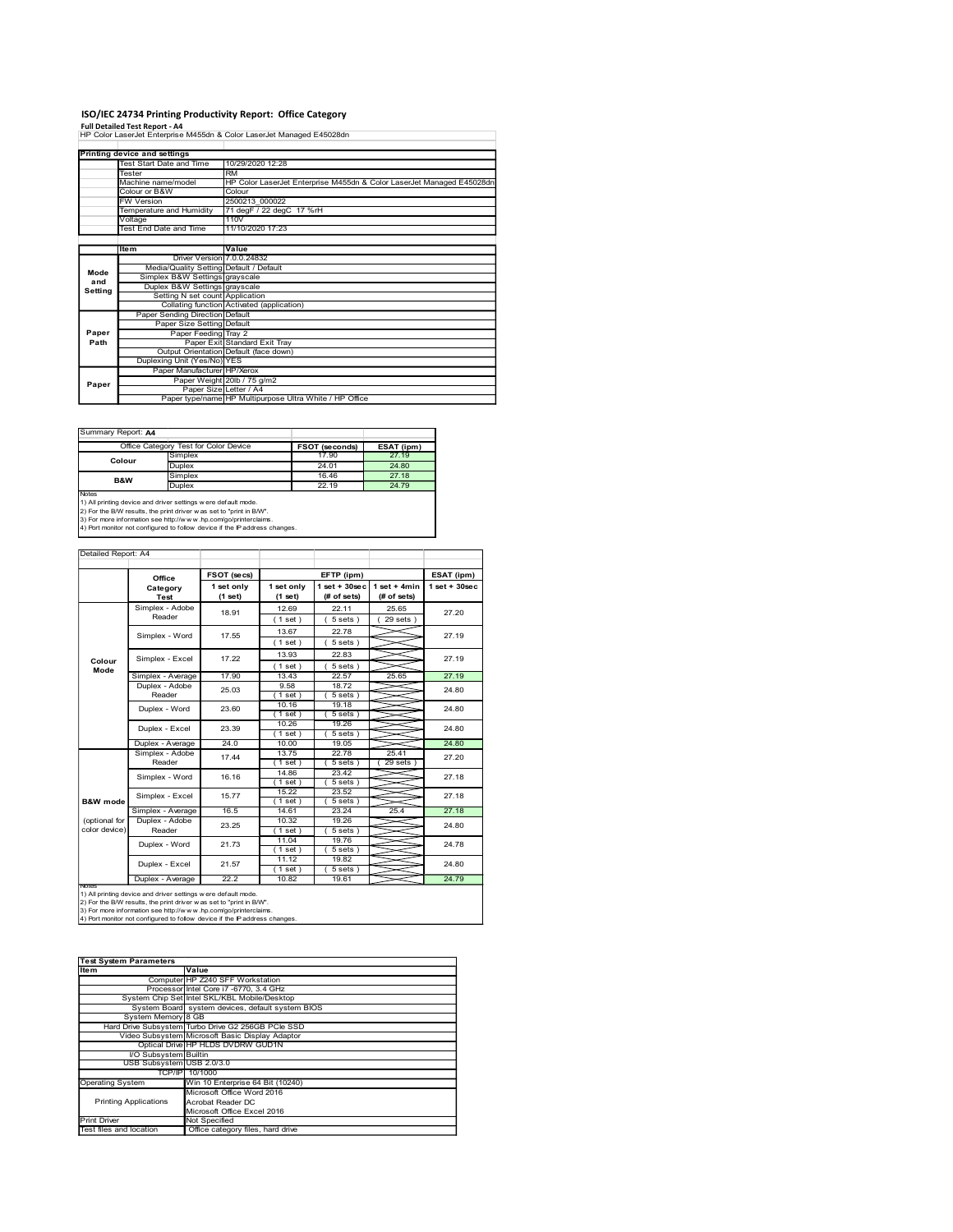## ISO/IEC 24734 Printing Productivity Report: Office Category Feature Performance Full Report - Office Feature Performance Test

|               | ISO/IEC 24734 Printing Productivity Report: Office Category                                                                                                                                                      |                                                         |                        |                                  |  |  |  |
|---------------|------------------------------------------------------------------------------------------------------------------------------------------------------------------------------------------------------------------|---------------------------------------------------------|------------------------|----------------------------------|--|--|--|
|               | Feature Performance Full Report - Office Feature Performance Test<br>HP Color LaserJet Enterprise M455dn & Color LaserJet Managed E45028dn                                                                       |                                                         |                        |                                  |  |  |  |
|               | Printing device and settings                                                                                                                                                                                     |                                                         |                        |                                  |  |  |  |
|               | Test Start Date and Time<br>10/29/2020 12:28<br>Tester<br><b>RM</b>                                                                                                                                              |                                                         |                        |                                  |  |  |  |
|               | Machine name/model<br>HP Color LaserJet Enterprise M455dn & Color LaserJet Managed E45028dn                                                                                                                      |                                                         |                        |                                  |  |  |  |
|               | Colour or B&W<br>Colour<br>W Version<br>2500213_000022                                                                                                                                                           |                                                         |                        |                                  |  |  |  |
|               | Femperature and Humidity<br>71 degF / 22 degC 17 %rH<br>110V<br>/oltage                                                                                                                                          |                                                         |                        |                                  |  |  |  |
|               | Test End Date and Time<br>11/10/2020 17:23                                                                                                                                                                       |                                                         |                        |                                  |  |  |  |
|               | Value<br>ltem                                                                                                                                                                                                    |                                                         |                        |                                  |  |  |  |
|               | Driver Version 7.0.0.24832<br>Media/Quality Setting Default / Default                                                                                                                                            |                                                         |                        |                                  |  |  |  |
| Mode<br>and   | Simplex B&W Settings grayscale                                                                                                                                                                                   |                                                         |                        |                                  |  |  |  |
| Setting       | Duplex B&W Settings grayscale<br>Setting N set count Application                                                                                                                                                 |                                                         |                        |                                  |  |  |  |
|               | Collating function Activated (application)                                                                                                                                                                       |                                                         |                        |                                  |  |  |  |
|               | Paper Sending Direction Default<br>Paper Size Setting Default                                                                                                                                                    |                                                         |                        |                                  |  |  |  |
| Paper<br>Path | Paper Feeding Tray 2                                                                                                                                                                                             |                                                         |                        |                                  |  |  |  |
|               | Paper Exit Standard Exit Tray<br>Output Orientation Default (face down)                                                                                                                                          |                                                         |                        |                                  |  |  |  |
|               | Duplexing Unit (Yes/No) YES<br>Paper Manufacturer HP/Xerox                                                                                                                                                       |                                                         |                        |                                  |  |  |  |
|               | Paper Weight 20lb / 75 g/m2                                                                                                                                                                                      |                                                         |                        |                                  |  |  |  |
| Paper         |                                                                                                                                                                                                                  | Paper type/name HP Multipurpose Ultra White / HP Office |                        |                                  |  |  |  |
|               | Paper Size Letter / A4                                                                                                                                                                                           |                                                         |                        |                                  |  |  |  |
|               |                                                                                                                                                                                                                  |                                                         |                        |                                  |  |  |  |
|               |                                                                                                                                                                                                                  |                                                         |                        |                                  |  |  |  |
|               | ISO Print Productivity Report: Feature Performance Test Summary                                                                                                                                                  |                                                         |                        |                                  |  |  |  |
|               |                                                                                                                                                                                                                  |                                                         |                        | <b>Feature Performance Ratio</b> |  |  |  |
|               | <b>Printing Modes</b><br>(Feature Adobe Reader - Office test file)                                                                                                                                               |                                                         | FSOT (base)            | <b>ESAT (feature)</b>            |  |  |  |
|               | A5, Landscape Feed, Simplex, Colour                                                                                                                                                                              | Simplex                                                 | FSOT (feature)<br>137% | ESAT (base)<br>183%              |  |  |  |
|               | A5, Portrait Feed, Simplex, Colour                                                                                                                                                                               | Simplex                                                 | 110%                   | 30%                              |  |  |  |
|               | A4, HP High Speed, Simplex, Colour                                                                                                                                                                               | Simplex                                                 |                        |                                  |  |  |  |
|               | Letter, HP High Speed, Simplex, Colour                                                                                                                                                                           | Simplex                                                 |                        |                                  |  |  |  |
|               | A5, Landscape Feed, Simplex, B/W                                                                                                                                                                                 | Simplex                                                 | 138%                   | 187%                             |  |  |  |
|               | A5, Portrait Feed, Simplex, B/W<br>A4, HP High Speed, Simplex, B/W                                                                                                                                               | Simplex<br>Simplex                                      | 106%                   | 32%                              |  |  |  |
|               | Letter, HP High Speed, Simplex, B/W                                                                                                                                                                              | Simplex                                                 |                        |                                  |  |  |  |
|               |                                                                                                                                                                                                                  |                                                         |                        |                                  |  |  |  |
|               | Notes<br>1) All printing device and driver settings were default mode.                                                                                                                                           |                                                         |                        |                                  |  |  |  |
|               | 2) Test conducted with 8-paper Office Feature Performance file.<br>3) For more information see http://www.hp.com/go/printerclaims.<br>4) Port monitor not configured to follow device if the IP address changes. |                                                         |                        |                                  |  |  |  |

|         | W Version                                                                                                                                                                                                                                                                                                                 | 2500213_000022                                                                             |                                          |                               |                                                |                                      |  |  |  |  |
|---------|---------------------------------------------------------------------------------------------------------------------------------------------------------------------------------------------------------------------------------------------------------------------------------------------------------------------------|--------------------------------------------------------------------------------------------|------------------------------------------|-------------------------------|------------------------------------------------|--------------------------------------|--|--|--|--|
|         | Femperature and Humidity                                                                                                                                                                                                                                                                                                  | 71 degF / 22 degC 17 %rH                                                                   |                                          |                               |                                                |                                      |  |  |  |  |
|         | /oltage                                                                                                                                                                                                                                                                                                                   | 110V                                                                                       |                                          |                               |                                                |                                      |  |  |  |  |
|         | <b>Fest End Date and Time</b>                                                                                                                                                                                                                                                                                             | 11/10/2020 17:23                                                                           |                                          |                               |                                                |                                      |  |  |  |  |
|         |                                                                                                                                                                                                                                                                                                                           |                                                                                            |                                          |                               |                                                |                                      |  |  |  |  |
|         | <b>Item</b>                                                                                                                                                                                                                                                                                                               | Value                                                                                      |                                          |                               |                                                |                                      |  |  |  |  |
|         | Driver Version 7.0.0.24832                                                                                                                                                                                                                                                                                                |                                                                                            |                                          |                               |                                                |                                      |  |  |  |  |
| Mode    | Media/Quality Setting Default / Default                                                                                                                                                                                                                                                                                   |                                                                                            |                                          |                               |                                                |                                      |  |  |  |  |
| and     | Simplex B&W Settings grayscale                                                                                                                                                                                                                                                                                            |                                                                                            |                                          |                               |                                                |                                      |  |  |  |  |
| Setting | Duplex B&W Settings grayscale                                                                                                                                                                                                                                                                                             |                                                                                            |                                          |                               |                                                |                                      |  |  |  |  |
|         | Setting N set count Application                                                                                                                                                                                                                                                                                           |                                                                                            |                                          |                               |                                                |                                      |  |  |  |  |
|         |                                                                                                                                                                                                                                                                                                                           | Collating function Activated (application)                                                 |                                          |                               |                                                |                                      |  |  |  |  |
|         | Paper Sending Direction Default                                                                                                                                                                                                                                                                                           |                                                                                            |                                          |                               |                                                |                                      |  |  |  |  |
|         | Paper Size Setting Default                                                                                                                                                                                                                                                                                                |                                                                                            |                                          |                               |                                                |                                      |  |  |  |  |
| Paper   | Paper Feeding Tray 2                                                                                                                                                                                                                                                                                                      |                                                                                            |                                          |                               |                                                |                                      |  |  |  |  |
| Path    |                                                                                                                                                                                                                                                                                                                           | Paper Exit Standard Exit Tray                                                              |                                          |                               |                                                |                                      |  |  |  |  |
|         | Output Orientation Default (face down)                                                                                                                                                                                                                                                                                    |                                                                                            |                                          |                               |                                                |                                      |  |  |  |  |
|         | Duplexing Unit (Yes/No) YES                                                                                                                                                                                                                                                                                               |                                                                                            |                                          |                               |                                                |                                      |  |  |  |  |
|         | Paper Manufacturer HP/Xerox                                                                                                                                                                                                                                                                                               |                                                                                            |                                          |                               |                                                |                                      |  |  |  |  |
| Paper   | Paper Weight 20lb / 75 g/m2                                                                                                                                                                                                                                                                                               |                                                                                            |                                          |                               |                                                |                                      |  |  |  |  |
|         |                                                                                                                                                                                                                                                                                                                           | Paper Size Letter / A4<br>Paper type/name HP Multipurpose Ultra White / HP Office          |                                          |                               |                                                |                                      |  |  |  |  |
|         |                                                                                                                                                                                                                                                                                                                           |                                                                                            |                                          |                               |                                                |                                      |  |  |  |  |
|         | <b>ISO Print Productivity Report: Feature Performance Test Summary</b>                                                                                                                                                                                                                                                    |                                                                                            |                                          |                               | <b>Feature Performance Ratio</b>               |                                      |  |  |  |  |
|         |                                                                                                                                                                                                                                                                                                                           | <b>Printing Modes</b>                                                                      |                                          |                               |                                                |                                      |  |  |  |  |
|         |                                                                                                                                                                                                                                                                                                                           | (Feature Adobe Reader - Office test file)                                                  |                                          | FSOT (base)<br>FSOT (feature) | <b>ESAT (feature)</b><br>ESAT (base)           |                                      |  |  |  |  |
|         | A5, Landscape Feed, Simplex, Colour                                                                                                                                                                                                                                                                                       |                                                                                            | Simplex                                  | 137%                          | 183%                                           |                                      |  |  |  |  |
|         | A5, Portrait Feed, Simplex, Colour                                                                                                                                                                                                                                                                                        |                                                                                            | Simplex                                  | 110%                          | 30%                                            |                                      |  |  |  |  |
|         | A4, HP High Speed, Simplex, Colour                                                                                                                                                                                                                                                                                        |                                                                                            | Simplex                                  |                               |                                                |                                      |  |  |  |  |
|         |                                                                                                                                                                                                                                                                                                                           | Letter, HP High Speed, Simplex, Colour<br>Simplex                                          |                                          |                               |                                                |                                      |  |  |  |  |
|         |                                                                                                                                                                                                                                                                                                                           |                                                                                            |                                          |                               |                                                |                                      |  |  |  |  |
|         | A5, Landscape Feed, Simplex, B/W                                                                                                                                                                                                                                                                                          |                                                                                            | Simplex                                  | 138%                          | 187%                                           |                                      |  |  |  |  |
|         | A5, Portrait Feed, Simplex, B/W                                                                                                                                                                                                                                                                                           |                                                                                            | Simplex                                  | 106%                          | 32%                                            |                                      |  |  |  |  |
|         | A4, HP High Speed, Simplex, B/W                                                                                                                                                                                                                                                                                           |                                                                                            | Simplex                                  |                               |                                                |                                      |  |  |  |  |
|         | Letter, HP High Speed, Simplex, B/W<br>1) All printing device and driver settings w ere default mode.<br>2) Test conducted with 8-paper Office Feature Performance file.<br>3) For more information see http://www.hp.com/go/printerclaims.<br>4) Port monitor not configured to follow device if the IP address changes. |                                                                                            | Simplex                                  |                               |                                                |                                      |  |  |  |  |
|         |                                                                                                                                                                                                                                                                                                                           |                                                                                            |                                          |                               |                                                |                                      |  |  |  |  |
| Notes   |                                                                                                                                                                                                                                                                                                                           | Feature Performance Full Report - Feature Printing Mode: 'Office' Feature Performance Test |                                          |                               |                                                |                                      |  |  |  |  |
|         | <b>Printing Modes</b><br>Feature Adobe Reader - Office                                                                                                                                                                                                                                                                    | <b>FSOT</b>                                                                                | <b>Base Printing Mode</b><br><b>ESAT</b> | 1 set                         | <b>Feature Performance</b><br>$1$ set + 30 sec | FSOT (base)<br><b>ESAT</b> (feature) |  |  |  |  |

| Paper                                             | Paper Feeding Tray 2                                                                                                               |                       |                                                                            |             |                |                                  |                            |                       |
|---------------------------------------------------|------------------------------------------------------------------------------------------------------------------------------------|-----------------------|----------------------------------------------------------------------------|-------------|----------------|----------------------------------|----------------------------|-----------------------|
| Path                                              | Paper Exit Standard Exit Tray                                                                                                      |                       |                                                                            |             |                |                                  |                            |                       |
|                                                   | Output Orientation Default (face down)                                                                                             |                       |                                                                            |             |                |                                  |                            |                       |
|                                                   | Duplexing Unit (Yes/No) YES<br>Paper Manufacturer HP/Xerox                                                                         |                       |                                                                            |             |                |                                  |                            |                       |
|                                                   | Paper Weight 20lb / 75 g/m2                                                                                                        |                       |                                                                            |             |                |                                  |                            |                       |
| Paper                                             | Paper Size Letter / A4                                                                                                             |                       |                                                                            |             |                |                                  |                            |                       |
|                                                   | Paper type/name HP Multipurpose Ultra White / HP Office                                                                            |                       |                                                                            |             |                |                                  |                            |                       |
|                                                   |                                                                                                                                    |                       |                                                                            |             |                |                                  |                            |                       |
|                                                   |                                                                                                                                    |                       |                                                                            |             |                |                                  |                            |                       |
|                                                   |                                                                                                                                    |                       |                                                                            |             |                |                                  |                            |                       |
|                                                   | ISO Print Productivity Report: Feature Performance Test Summary                                                                    |                       |                                                                            |             |                |                                  |                            |                       |
|                                                   |                                                                                                                                    | <b>Printing Modes</b> |                                                                            |             |                | <b>Feature Performance Ratio</b> |                            |                       |
|                                                   | (Feature Adobe Reader - Office test file)                                                                                          |                       |                                                                            |             | FSOT (base)    | ESAT (feature)                   |                            |                       |
|                                                   |                                                                                                                                    |                       |                                                                            |             | FSOT (feature) | ESAT (base)                      |                            |                       |
|                                                   | A5, Landscape Feed, Simplex, Colour                                                                                                |                       |                                                                            | Simplex     | 137%           | 183%                             |                            |                       |
|                                                   | A5, Portrait Feed, Simplex, Colour                                                                                                 |                       |                                                                            | Simplex     | 110%           | 30%                              |                            |                       |
|                                                   | A4, HP High Speed, Simplex, Colour                                                                                                 |                       |                                                                            | Simplex     |                |                                  |                            |                       |
| Letter, HP High Speed, Simplex, Colour<br>Simplex |                                                                                                                                    |                       |                                                                            |             |                |                                  |                            |                       |
|                                                   | A5, Landscape Feed, Simplex, B/W                                                                                                   |                       |                                                                            | Simplex     | 138%           | 187%                             |                            |                       |
|                                                   | A5, Portrait Feed, Simplex, B/W                                                                                                    |                       |                                                                            | Simplex     | 106%           | 32%                              |                            |                       |
|                                                   | A4, HP High Speed, Simplex, B/W                                                                                                    |                       |                                                                            | Simplex     |                |                                  |                            |                       |
|                                                   | Letter, HP High Speed, Simplex, B/W                                                                                                |                       |                                                                            | Simplex     |                |                                  |                            |                       |
| Notes                                             |                                                                                                                                    |                       |                                                                            |             |                |                                  |                            |                       |
|                                                   | 1) All printing device and driver settings w ere default mode.                                                                     |                       |                                                                            |             |                |                                  |                            |                       |
|                                                   | 2) Test conducted with 8-paper Office Feature Performance file.<br>3) For more information see http://www.hp.com/go/printerclaims. |                       |                                                                            |             |                |                                  |                            |                       |
|                                                   | 4) Port monitor not configured to follow device if the IP address changes.                                                         |                       |                                                                            |             |                |                                  |                            |                       |
|                                                   |                                                                                                                                    |                       |                                                                            |             |                |                                  |                            |                       |
|                                                   |                                                                                                                                    |                       |                                                                            |             |                |                                  |                            |                       |
|                                                   |                                                                                                                                    |                       |                                                                            |             |                |                                  |                            |                       |
|                                                   | Feature Performance Full Report - Feature Printing Mode: 'Office' Feature Performance Test                                         |                       |                                                                            |             |                |                                  |                            |                       |
|                                                   | <b>Printing Modes</b>                                                                                                              |                       |                                                                            |             |                |                                  | <b>Feature Performance</b> |                       |
|                                                   | <b>Base Printing Mode</b><br>Feature Adobe Reader - Office                                                                         |                       |                                                                            |             |                |                                  | FSOT (base)                |                       |
|                                                   | test file (8-page)                                                                                                                 |                       | <b>FSOT</b>                                                                | <b>ESAT</b> | 1 set          | $1 set + 30 sec$                 | <b>FSOT</b>                | <b>ESAT (feature)</b> |
|                                                   |                                                                                                                                    |                       | Base                                                                       | Base        | FSOT (secs)    | ESAT (ipm)                       | (feature)                  | ESAT (base)           |
|                                                   | A5, Landscape Feed, Simplex, Colour                                                                                                |                       | 27.91                                                                      | 27.19       | 20.46          | 49.9                             | 137%                       | 183%                  |
|                                                   | A5, Portrait Feed, Simplex, Colour                                                                                                 |                       | 27.91                                                                      | 27.19       | 25.55          | 8.4                              | 110%                       | 30%                   |
|                                                   | A4, HP High Speed, Simplex, Colour                                                                                                 |                       | 27.91                                                                      | 27.19       |                |                                  |                            |                       |
|                                                   |                                                                                                                                    |                       |                                                                            |             |                |                                  |                            |                       |
|                                                   | Letter, HP High Speed, Simplex, Colour                                                                                             |                       |                                                                            |             |                |                                  |                            |                       |
|                                                   | A5, Landscape Feed, Simplex, B/W                                                                                                   |                       | 26.41                                                                      | 26.62       | 19.18          | 49.9                             | 138%                       | 187%                  |
|                                                   | A5, Portrait Feed, Simplex, B/W                                                                                                    |                       | 26.41                                                                      | 26.62       | 24.94          | 8.8                              | 106%                       | 32%                   |
|                                                   | A4, HP High Speed, Simplex, B/W                                                                                                    |                       | 26.41                                                                      | 26.62       |                |                                  |                            |                       |
|                                                   | Letter, HP High Speed, Simplex, B/W                                                                                                |                       |                                                                            |             |                |                                  |                            |                       |
| Notes                                             |                                                                                                                                    |                       |                                                                            |             |                |                                  |                            |                       |
|                                                   | 1) All printing device and driver settings w ere default mode.<br>2) Test conducted with 8-paper Office Feature Performance file   |                       |                                                                            |             |                |                                  |                            |                       |
|                                                   | 3) For more information see http://www.hp.com/go/printerclaims.                                                                    |                       |                                                                            |             |                |                                  |                            |                       |
|                                                   | 4) Port monitor not configured to follow device if the IP address changes                                                          |                       |                                                                            |             |                |                                  |                            |                       |
|                                                   |                                                                                                                                    |                       |                                                                            |             |                |                                  |                            |                       |
|                                                   |                                                                                                                                    |                       |                                                                            |             |                |                                  |                            |                       |
|                                                   | <b>Test System Parameters</b>                                                                                                      |                       |                                                                            |             |                |                                  |                            |                       |
|                                                   | Item                                                                                                                               | Value                 |                                                                            |             |                |                                  |                            |                       |
|                                                   |                                                                                                                                    |                       | Computer HP Z240 SFF Workstation<br>Processor Intel Core i7 -6770, 3.4 GHz |             |                |                                  |                            |                       |
|                                                   | System Chip Set Intel SKL/KBL Mobile/Desktop                                                                                       |                       |                                                                            |             |                |                                  |                            |                       |
|                                                   | System Board system devices, default system BIOS                                                                                   |                       |                                                                            |             |                |                                  |                            |                       |
| Test                                              | System Memory 8 GB                                                                                                                 |                       |                                                                            |             |                |                                  |                            |                       |
| System                                            | Hard Drive Subsystem Turbo Drive G2 256GB PCIe SSD                                                                                 |                       |                                                                            |             |                |                                  |                            |                       |
|                                                   | Video Subsystem Microsoft Basic Display Adaptor                                                                                    |                       | Optical Drive HP HLDS DVDRW GUD1N                                          |             |                |                                  |                            |                       |
|                                                   | I/O Subsystem Builtin                                                                                                              |                       |                                                                            |             |                |                                  |                            |                       |
|                                                   | USB Subsystem USB 2.0/3.0                                                                                                          |                       |                                                                            |             |                |                                  |                            |                       |
| vo                                                |                                                                                                                                    | TCP/IP 10/1000        |                                                                            |             |                |                                  |                            |                       |
|                                                   | Operating System                                                                                                                   |                       | Win 10 Enterprise 64 Bit (10240)<br>Microsoft Office Word 2016             |             |                |                                  |                            |                       |
|                                                   | <b>Printing Applications</b>                                                                                                       | Acrobat Reader DC     |                                                                            |             |                |                                  |                            |                       |
| Software                                          |                                                                                                                                    |                       |                                                                            |             |                |                                  |                            |                       |
|                                                   | Microsoft Office Excel 2016                                                                                                        |                       |                                                                            |             |                |                                  |                            |                       |
|                                                   | <b>Print Driver</b><br>Not Specified<br>Office category files, hard drive                                                          |                       |                                                                            |             |                |                                  |                            |                       |
|                                                   | Test files and location                                                                                                            |                       |                                                                            |             |                |                                  |                            |                       |
|                                                   |                                                                                                                                    |                       |                                                                            |             |                |                                  |                            |                       |
|                                                   |                                                                                                                                    |                       |                                                                            |             |                |                                  |                            |                       |
|                                                   |                                                                                                                                    |                       |                                                                            |             |                |                                  |                            |                       |
|                                                   |                                                                                                                                    |                       |                                                                            |             |                |                                  |                            |                       |
|                                                   |                                                                                                                                    |                       |                                                                            |             |                |                                  |                            |                       |
|                                                   |                                                                                                                                    |                       |                                                                            |             |                |                                  |                            |                       |
|                                                   |                                                                                                                                    |                       |                                                                            |             |                |                                  |                            |                       |

| Value<br><b>Item</b><br>Computer HP Z240 SFF Workstation<br>Processor Intel Core i7 -6770, 3.4 GHz<br>System Chip Set Intel SKL/KBL Mobile/Desktop<br>System Board system devices, default system BIOS<br>Test<br>System Memory 8 GB<br>System<br>Hard Drive Subsystem Turbo Drive G2 256GB PCIe SSD<br>Video Subsystem Microsoft Basic Display Adaptor<br>Optical Drive HP HLDS DVDRW GUD1N<br><b>VO Subsystem Builtin</b><br>USB Subsystem USB 2.0/3.0<br>TCP/IPI 10/1000<br>VO.<br>Win 10 Enterprise 64 Bit (10240)<br><b>Operating System</b><br>Microsoft Office Word 2016<br><b>Printing Applications</b><br>Acrobat Reader DC<br><b>Software</b><br>Microsoft Office Excel 2016<br><b>Print Driver</b><br>Not Specified<br>Office category files, hard drive<br>Test files and location | <b>Test System Parameters</b> |  |  |  |  |  |
|------------------------------------------------------------------------------------------------------------------------------------------------------------------------------------------------------------------------------------------------------------------------------------------------------------------------------------------------------------------------------------------------------------------------------------------------------------------------------------------------------------------------------------------------------------------------------------------------------------------------------------------------------------------------------------------------------------------------------------------------------------------------------------------------|-------------------------------|--|--|--|--|--|
|                                                                                                                                                                                                                                                                                                                                                                                                                                                                                                                                                                                                                                                                                                                                                                                                |                               |  |  |  |  |  |
|                                                                                                                                                                                                                                                                                                                                                                                                                                                                                                                                                                                                                                                                                                                                                                                                |                               |  |  |  |  |  |
|                                                                                                                                                                                                                                                                                                                                                                                                                                                                                                                                                                                                                                                                                                                                                                                                |                               |  |  |  |  |  |
|                                                                                                                                                                                                                                                                                                                                                                                                                                                                                                                                                                                                                                                                                                                                                                                                |                               |  |  |  |  |  |
|                                                                                                                                                                                                                                                                                                                                                                                                                                                                                                                                                                                                                                                                                                                                                                                                |                               |  |  |  |  |  |
|                                                                                                                                                                                                                                                                                                                                                                                                                                                                                                                                                                                                                                                                                                                                                                                                |                               |  |  |  |  |  |
|                                                                                                                                                                                                                                                                                                                                                                                                                                                                                                                                                                                                                                                                                                                                                                                                |                               |  |  |  |  |  |
|                                                                                                                                                                                                                                                                                                                                                                                                                                                                                                                                                                                                                                                                                                                                                                                                |                               |  |  |  |  |  |
|                                                                                                                                                                                                                                                                                                                                                                                                                                                                                                                                                                                                                                                                                                                                                                                                |                               |  |  |  |  |  |
|                                                                                                                                                                                                                                                                                                                                                                                                                                                                                                                                                                                                                                                                                                                                                                                                |                               |  |  |  |  |  |
|                                                                                                                                                                                                                                                                                                                                                                                                                                                                                                                                                                                                                                                                                                                                                                                                |                               |  |  |  |  |  |
|                                                                                                                                                                                                                                                                                                                                                                                                                                                                                                                                                                                                                                                                                                                                                                                                |                               |  |  |  |  |  |
|                                                                                                                                                                                                                                                                                                                                                                                                                                                                                                                                                                                                                                                                                                                                                                                                |                               |  |  |  |  |  |
|                                                                                                                                                                                                                                                                                                                                                                                                                                                                                                                                                                                                                                                                                                                                                                                                |                               |  |  |  |  |  |
|                                                                                                                                                                                                                                                                                                                                                                                                                                                                                                                                                                                                                                                                                                                                                                                                |                               |  |  |  |  |  |
|                                                                                                                                                                                                                                                                                                                                                                                                                                                                                                                                                                                                                                                                                                                                                                                                |                               |  |  |  |  |  |
|                                                                                                                                                                                                                                                                                                                                                                                                                                                                                                                                                                                                                                                                                                                                                                                                |                               |  |  |  |  |  |
|                                                                                                                                                                                                                                                                                                                                                                                                                                                                                                                                                                                                                                                                                                                                                                                                |                               |  |  |  |  |  |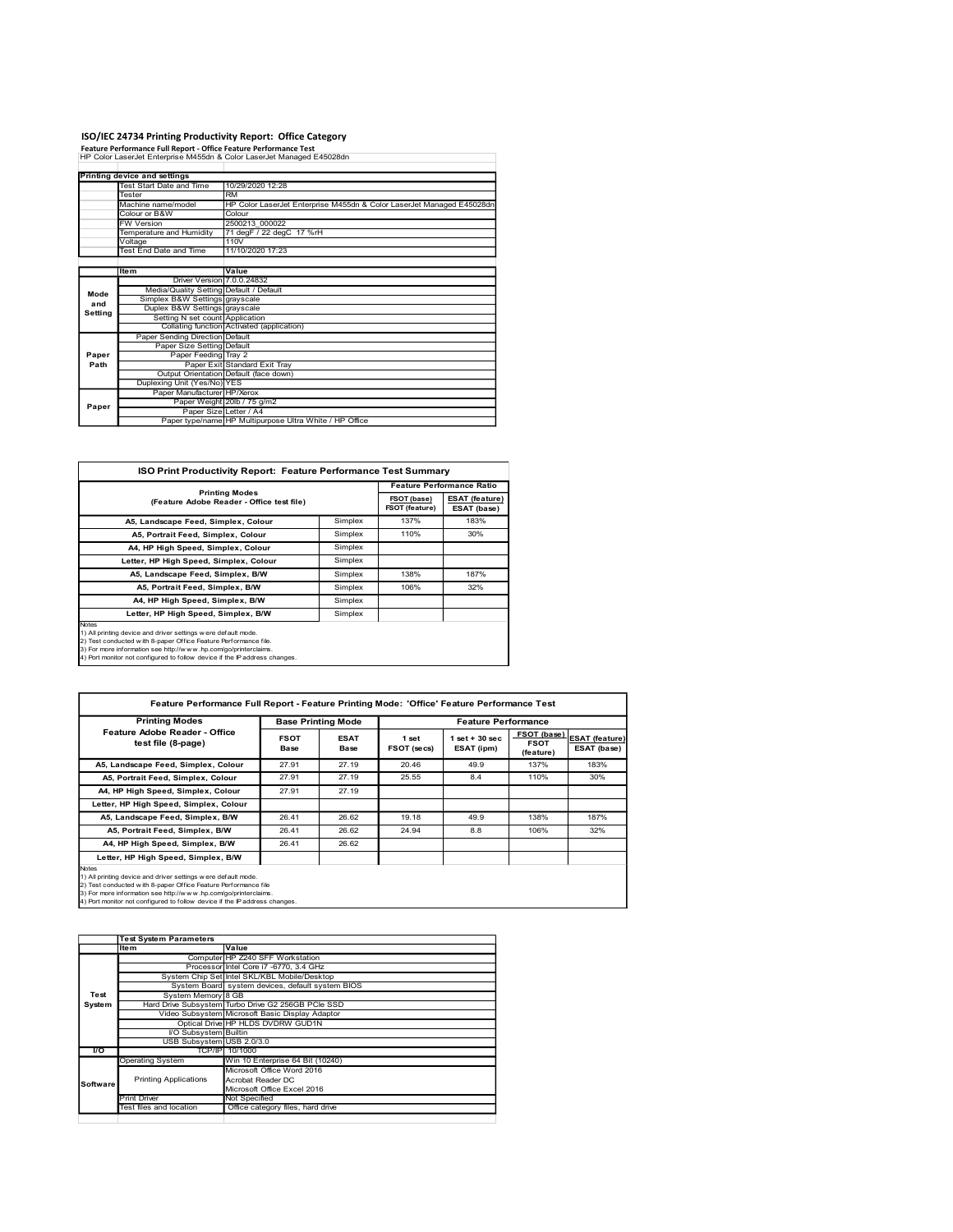### ISO/IEC 17629 First Print Out Time Report: Office Category Full Detailed Test Report - LETTER

|                                | ISO/IEC 17629 First Print Out Time Report: Office Category<br><b>Full Detailed Test Report - LETTER</b>                                       |                                                                                 |           |                    |           |                   |  |  |  |
|--------------------------------|-----------------------------------------------------------------------------------------------------------------------------------------------|---------------------------------------------------------------------------------|-----------|--------------------|-----------|-------------------|--|--|--|
|                                | HP Color LaserJet Enterprise M455dn & Color LaserJet Managed E45028dn                                                                         |                                                                                 |           |                    |           |                   |  |  |  |
|                                | Printing device and settings<br>Test Start Date and Time                                                                                      | 10/29/2020 13:24                                                                |           |                    |           |                   |  |  |  |
|                                | Tester<br>Machine name/model                                                                                                                  | ₹M                                                                              |           |                    |           |                   |  |  |  |
|                                | Colour or B&W                                                                                                                                 | HP Color LaserJet Enterprise M455dn & Color LaserJet Managed E45028dn<br>Colour |           |                    |           |                   |  |  |  |
|                                | <b>FW Version</b><br>Configuration (options)                                                                                                  | 2500213_000022<br>Default                                                       |           |                    |           |                   |  |  |  |
|                                | Controller<br>Printing device page count                                                                                                      | 7.108<br>Not Specified                                                          |           |                    |           |                   |  |  |  |
|                                | Printing supplies page count<br>Temperature and Humidity                                                                                      | Not Specified<br>71 degF / 22 degC 17 %rH                                       |           |                    |           |                   |  |  |  |
|                                | Voltage<br>Test End Date and Time                                                                                                             | 110V<br>11/5/2020 0:33                                                          |           |                    |           |                   |  |  |  |
|                                | Item                                                                                                                                          | Value                                                                           |           |                    |           |                   |  |  |  |
| Mode                           | PDL and driver version                                                                                                                        | .0.0.24832                                                                      |           |                    |           |                   |  |  |  |
| and<br>Setting                 | Print Quality mode<br><b>B&amp;W</b> settings                                                                                                 | default<br>default                                                              |           |                    |           |                   |  |  |  |
| Paper                          | Paper feed orientation<br>Paper type setting                                                                                                  | Short Edge<br>default                                                           |           |                    |           |                   |  |  |  |
|                                | Paper feeding<br>Paper exit                                                                                                                   | Standard cassette<br>Standard exit tray                                         |           |                    |           |                   |  |  |  |
|                                |                                                                                                                                               | default (face up or face down)                                                  |           |                    |           |                   |  |  |  |
|                                | Paper Path Output orientation                                                                                                                 |                                                                                 |           |                    |           |                   |  |  |  |
|                                |                                                                                                                                               |                                                                                 |           |                    |           |                   |  |  |  |
|                                | ISO First Page Out Time Summary Report: Office Category                                                                                       |                                                                                 |           |                    |           |                   |  |  |  |
| Summary Report: Letter         |                                                                                                                                               |                                                                                 |           |                    |           |                   |  |  |  |
|                                |                                                                                                                                               | <b>FPOT from Ready (seconds)</b><br>10.39                                       |           |                    |           |                   |  |  |  |
| Color                          | Simplex<br>Duplex                                                                                                                             |                                                                                 |           |                    |           |                   |  |  |  |
| B&W                            | Simplex                                                                                                                                       | 8.70                                                                            |           |                    |           |                   |  |  |  |
|                                | Duplex                                                                                                                                        |                                                                                 |           |                    |           |                   |  |  |  |
| Notes                          | 1) All printing device and driver settings were default mode.<br>2) For the B/W results, the print driver was set to "print in B/W".          |                                                                                 |           |                    |           |                   |  |  |  |
|                                | 3) For more information see http://www.hp.com/go/printerclaims.<br>4) Port monitor not configured to follow device if the IP address changes. |                                                                                 |           |                    |           |                   |  |  |  |
|                                | 5) Page counts w ere collected after completion of the tests.                                                                                 |                                                                                 |           |                    |           |                   |  |  |  |
|                                |                                                                                                                                               | ISO First Page Out Time Report: Office Category                                 |           |                    |           |                   |  |  |  |
|                                |                                                                                                                                               | Word                                                                            | Excel     | Adobe              | Average   | <b>Delay Time</b> |  |  |  |
|                                |                                                                                                                                               | (seconds)                                                                       | (seconds) | Reader             | (seconds) |                   |  |  |  |
| <b>Detailed Report: LETTER</b> | FPOT from Ready - Simplex                                                                                                                     | 10.32                                                                           | 10.12     | (seconds)<br>10.73 | 10.39     | 20 Seconds        |  |  |  |

|       |         | FPOT from Ready (seconds) |
|-------|---------|---------------------------|
| Color | Simplex | 10.39                     |
|       | Duplex  |                           |
|       |         |                           |

|                                | Tester                                                                                                                                        | <b>RM</b>                                          |                                                                       |                                                 |                                               |                                   |                          |             |
|--------------------------------|-----------------------------------------------------------------------------------------------------------------------------------------------|----------------------------------------------------|-----------------------------------------------------------------------|-------------------------------------------------|-----------------------------------------------|-----------------------------------|--------------------------|-------------|
|                                | Machine name/model                                                                                                                            |                                                    | HP Color LaserJet Enterprise M455dn & Color LaserJet Managed E45028dn |                                                 |                                               |                                   |                          |             |
|                                | Colour or B&W<br>FW Version                                                                                                                   | Colour<br>2500213_000022                           |                                                                       |                                                 |                                               |                                   |                          |             |
|                                | Configuration (options)<br>Default<br>Controller<br>7.108                                                                                     |                                                    |                                                                       |                                                 |                                               |                                   |                          |             |
|                                | Printing device page count<br>Printing supplies page count                                                                                    | Not Specified<br>Not Specified                     |                                                                       |                                                 |                                               |                                   |                          |             |
|                                | Temperature and Humidity<br>71 degF / 22 degC 17 %rH<br>Voltage<br>110V                                                                       |                                                    |                                                                       |                                                 |                                               |                                   |                          |             |
|                                | Test End Date and Time                                                                                                                        | 11/5/2020 0:33                                     |                                                                       |                                                 |                                               |                                   |                          |             |
|                                | ltem<br>PDL and driver version                                                                                                                | Value<br>7.0.0.24832                               |                                                                       |                                                 |                                               |                                   |                          |             |
| Mode<br>and                    | Print Quality mode<br><b>B&amp;W</b> settings                                                                                                 | default<br>default                                 |                                                                       |                                                 |                                               |                                   |                          |             |
| <b>Setting</b>                 | Paper feed orientation                                                                                                                        | Short Edge                                         |                                                                       |                                                 |                                               |                                   |                          |             |
| Paper                          | Paper type setting<br>Paper feeding                                                                                                           | default<br>Standard cassette<br>Standard exit tray |                                                                       |                                                 |                                               |                                   |                          |             |
| Paper Path                     | Paper exit<br>Output orientation                                                                                                              |                                                    | default (face up or face down)                                        |                                                 |                                               |                                   |                          |             |
|                                |                                                                                                                                               |                                                    |                                                                       |                                                 |                                               |                                   |                          |             |
|                                | ISO First Page Out Time Summary Report: Office Category                                                                                       |                                                    |                                                                       |                                                 |                                               |                                   |                          |             |
| Summary Report: Letter         |                                                                                                                                               |                                                    |                                                                       |                                                 |                                               |                                   |                          |             |
|                                | FPOT from Ready (seconds)<br>10.39                                                                                                            |                                                    |                                                                       |                                                 |                                               |                                   |                          |             |
| Color                          | Simplex<br>Duplex                                                                                                                             |                                                    |                                                                       |                                                 |                                               |                                   |                          |             |
| B&W                            | Simplex                                                                                                                                       |                                                    | 8.70                                                                  |                                                 |                                               |                                   |                          |             |
|                                | Duplex<br>Notes<br>1) All printing device and driver settings were default mode.                                                              |                                                    |                                                                       |                                                 |                                               |                                   |                          |             |
|                                | 2) For the B/W results, the print driver was set to "print in B/W".                                                                           |                                                    |                                                                       |                                                 |                                               |                                   |                          |             |
|                                | 3) For more information see http://www.hp.com/go/printerclaims.<br>4) Port monitor not configured to follow device if the IP address changes. |                                                    |                                                                       |                                                 |                                               |                                   |                          |             |
|                                | 5) Page counts w ere collected after completion of the tests.                                                                                 |                                                    |                                                                       |                                                 |                                               |                                   |                          |             |
|                                |                                                                                                                                               |                                                    |                                                                       | ISO First Page Out Time Report: Office Category |                                               |                                   |                          |             |
| <b>Detailed Report: LETTER</b> |                                                                                                                                               |                                                    |                                                                       |                                                 |                                               |                                   |                          |             |
|                                |                                                                                                                                               |                                                    | Word<br>(seconds)                                                     | Excel<br>(seconds)                              | Adobe<br>Reader                               | Average<br>(seconds)              | <b>Delay Time</b>        |             |
|                                |                                                                                                                                               |                                                    |                                                                       |                                                 | (seconds)                                     |                                   |                          |             |
|                                | FPOT from Ready - Simplex                                                                                                                     |                                                    | 10.32                                                                 | 10.12                                           | 10.73                                         | 10.39                             | 20 Seconds               |             |
|                                | FPOT from Ready - Duplex                                                                                                                      |                                                    |                                                                       |                                                 |                                               |                                   |                          |             |
| <b>Color Mode</b>              | FPOT from Sleep - Simplex                                                                                                                     |                                                    |                                                                       |                                                 | 11.63                                         |                                   | 104 Minutes              |             |
|                                | Recovery Time                                                                                                                                 |                                                    |                                                                       |                                                 | 0.9                                           |                                   |                          |             |
|                                | FPOT from Off - Simplex                                                                                                                       |                                                    |                                                                       |                                                 | 183.22                                        |                                   |                          |             |
|                                | Warm-up Time                                                                                                                                  |                                                    |                                                                       |                                                 | 172.49                                        |                                   |                          |             |
|                                | FPOT from Ready - Simplex                                                                                                                     |                                                    | 8.65                                                                  | 8.50                                            | 8.93                                          | 8.70                              | 20 Seconds               |             |
|                                | FPOT from Ready - Duplex                                                                                                                      |                                                    |                                                                       |                                                 |                                               |                                   |                          |             |
| <b>B&amp;W Mode</b>            | FPOT from Sleep - Simplex                                                                                                                     |                                                    |                                                                       |                                                 | 11.24                                         |                                   | 104 Minutes              |             |
|                                | Recovery Time                                                                                                                                 |                                                    |                                                                       |                                                 | 2.3                                           |                                   |                          |             |
|                                | FPOT from Off - Simplex                                                                                                                       |                                                    |                                                                       |                                                 | 207.86                                        |                                   |                          |             |
|                                | Warm-up Time                                                                                                                                  |                                                    |                                                                       |                                                 | 198.93                                        |                                   |                          |             |
|                                | Notes<br>1) All printing device and driver settings were default mode.                                                                        |                                                    |                                                                       |                                                 |                                               |                                   |                          |             |
|                                | 2) For the B/W results, the print driver was set to "print in B/W".<br>3) For more information see http://www.hp.com/go/printerclaims.        |                                                    |                                                                       |                                                 |                                               |                                   |                          |             |
|                                | 4) Port monitor not configured to follow device if the IP address changes.                                                                    |                                                    |                                                                       |                                                 |                                               |                                   |                          |             |
|                                | 5) Page counts w ere collected after completion of the tests.<br>6) Details for FPOT from Sleep are show n below                              |                                                    |                                                                       |                                                 |                                               |                                   |                          |             |
| <b>HP Data Table</b>           |                                                                                                                                               |                                                    |                                                                       |                                                 |                                               |                                   |                          |             |
| <b>Detailed Report: LETTER</b> |                                                                                                                                               |                                                    |                                                                       |                                                 |                                               |                                   |                          |             |
|                                |                                                                                                                                               |                                                    | <b>FPOT Avg</b><br>(secs)                                             | Iteration 1                                     | FPOT (secs) FPOT (secs)<br><b>Iteration 2</b> | FPOT (secs)<br><b>Iteration 3</b> | Application   Delay Time |             |
|                                | FPOT from Sleep                                                                                                                               |                                                    | 11.63                                                                 | 11.67                                           | 11.58                                         | N/A                               | Adobe Reader             | 104 Minutes |
| <b>Color Mode</b>              | FPOT from Sleep (15 minutes)<br>HP/Non ISO Test                                                                                               |                                                    | 11.47                                                                 | 11.40                                           | 11.53                                         | N/A                               | Adobe Reader             | 15 Minutes  |
|                                | FPOT from Ready, HP High Speed                                                                                                                |                                                    | N/A                                                                   | N/A                                             | N/A                                           | N/A                               | Adobe Reader             | N/A         |
|                                | HP/Non ISO Test<br>FPOT from Sleep                                                                                                            |                                                    | 11.24                                                                 | 11.24                                           | 11.23                                         | N/A                               | Adobe Reader             | 104 Minutes |
|                                | FPOT from Sleep (15 minutes)                                                                                                                  |                                                    |                                                                       |                                                 |                                               |                                   |                          |             |
| <b>B&amp;W Mode</b>            | HP/Non ISO Test                                                                                                                               |                                                    | 10.12                                                                 | 10.12                                           | 10.12                                         | N/A                               | Adobe Reader             | 15 Minutes  |
|                                |                                                                                                                                               |                                                    |                                                                       |                                                 |                                               |                                   |                          |             |
|                                | <b>Test System Parameters</b>                                                                                                                 |                                                    |                                                                       |                                                 |                                               |                                   |                          |             |
|                                | ltem<br>Computer                                                                                                                              | Value                                              | HP Z240 SFF Workstation                                               |                                                 |                                               |                                   |                          |             |
|                                | Processor<br>System Chip Set                                                                                                                  |                                                    | Intel Core i7 -6770, 3.4 GHz<br>Intel SKL/KBL Mobile/Desktop          |                                                 |                                               |                                   |                          |             |
| Test                           | System Board<br>System Memory                                                                                                                 | 8 GB                                               | system devices, default system BIOS                                   |                                                 |                                               |                                   |                          |             |
| System                         | Hard Drive Subsystem                                                                                                                          |                                                    | Turbo Drive G2 256GB PCle SSD                                         |                                                 |                                               |                                   |                          |             |
|                                | Video Subsystem<br><b>Optical Drive</b>                                                                                                       |                                                    | Microsoft Basic Display Adaptor<br>HP HLDS DVDRW GUD1N                |                                                 |                                               |                                   |                          |             |
|                                | I/O Subsystem<br>USB Subsystem                                                                                                                | Builtin<br>USB 2.0/3.0                             |                                                                       |                                                 |                                               |                                   |                          |             |
| Printing<br>Device             | TCP/IP                                                                                                                                        | 10/1000                                            |                                                                       |                                                 |                                               |                                   |                          |             |
| Connection                     |                                                                                                                                               |                                                    |                                                                       |                                                 |                                               |                                   |                          |             |
|                                | <b>Operating System</b>                                                                                                                       |                                                    | Win 10 Enterprise 64 Bit (10240)                                      |                                                 |                                               |                                   |                          |             |
| Software                       | Microsoft Office 2016<br><b>Printing Applications</b><br>Adobe Reader DC<br>7.0.0.24832                                                       |                                                    |                                                                       |                                                 |                                               |                                   |                          |             |
|                                | <b>Print Driver</b>                                                                                                                           |                                                    |                                                                       |                                                 |                                               |                                   |                          |             |
|                                |                                                                                                                                               |                                                    |                                                                       |                                                 |                                               |                                   |                          |             |
|                                |                                                                                                                                               |                                                    |                                                                       |                                                 |                                               |                                   |                          |             |
|                                |                                                                                                                                               |                                                    |                                                                       |                                                 |                                               |                                   |                          |             |
|                                |                                                                                                                                               |                                                    |                                                                       |                                                 |                                               |                                   |                          |             |
|                                |                                                                                                                                               |                                                    |                                                                       |                                                 |                                               |                                   |                          |             |
|                                |                                                                                                                                               |                                                    |                                                                       |                                                 |                                               |                                   |                          |             |

|                                  | <b>Test System Parameters</b> |                                     |  |  |  |  |  |  |
|----------------------------------|-------------------------------|-------------------------------------|--|--|--|--|--|--|
|                                  | <b>Item</b>                   | Value                               |  |  |  |  |  |  |
|                                  | Computer                      | HP Z240 SFF Workstation             |  |  |  |  |  |  |
|                                  | Processor                     | Intel Core i7 -6770, 3.4 GHz        |  |  |  |  |  |  |
|                                  | System Chip Set               | Intel SKL/KBL Mobile/Desktop        |  |  |  |  |  |  |
|                                  | <b>System Board</b>           | system devices, default system BIOS |  |  |  |  |  |  |
| Test                             | System Memory                 | 8 GB                                |  |  |  |  |  |  |
| System                           | Hard Drive Subsystem          | Turbo Drive G2 256GB PCle SSD       |  |  |  |  |  |  |
|                                  | Video Subsystem               | Microsoft Basic Display Adaptor     |  |  |  |  |  |  |
|                                  | Optical Drive                 | HP HLDS DVDRW GUD1N                 |  |  |  |  |  |  |
|                                  | I/O Subsystem                 | <b>Builtin</b>                      |  |  |  |  |  |  |
|                                  | <b>USB Subsystem</b>          | USB 2.0/3.0                         |  |  |  |  |  |  |
| Printing<br>Device<br>Connection | TCP/IP                        | 10/1000                             |  |  |  |  |  |  |
|                                  | <b>Operating System</b>       | Win 10 Enterprise 64 Bit (10240)    |  |  |  |  |  |  |
|                                  | <b>Printing Applications</b>  | Microsoft Office 2016               |  |  |  |  |  |  |
| Software                         |                               | Adobe Reader DC                     |  |  |  |  |  |  |
|                                  | <b>Print Driver</b>           | 7 0 0 24832                         |  |  |  |  |  |  |